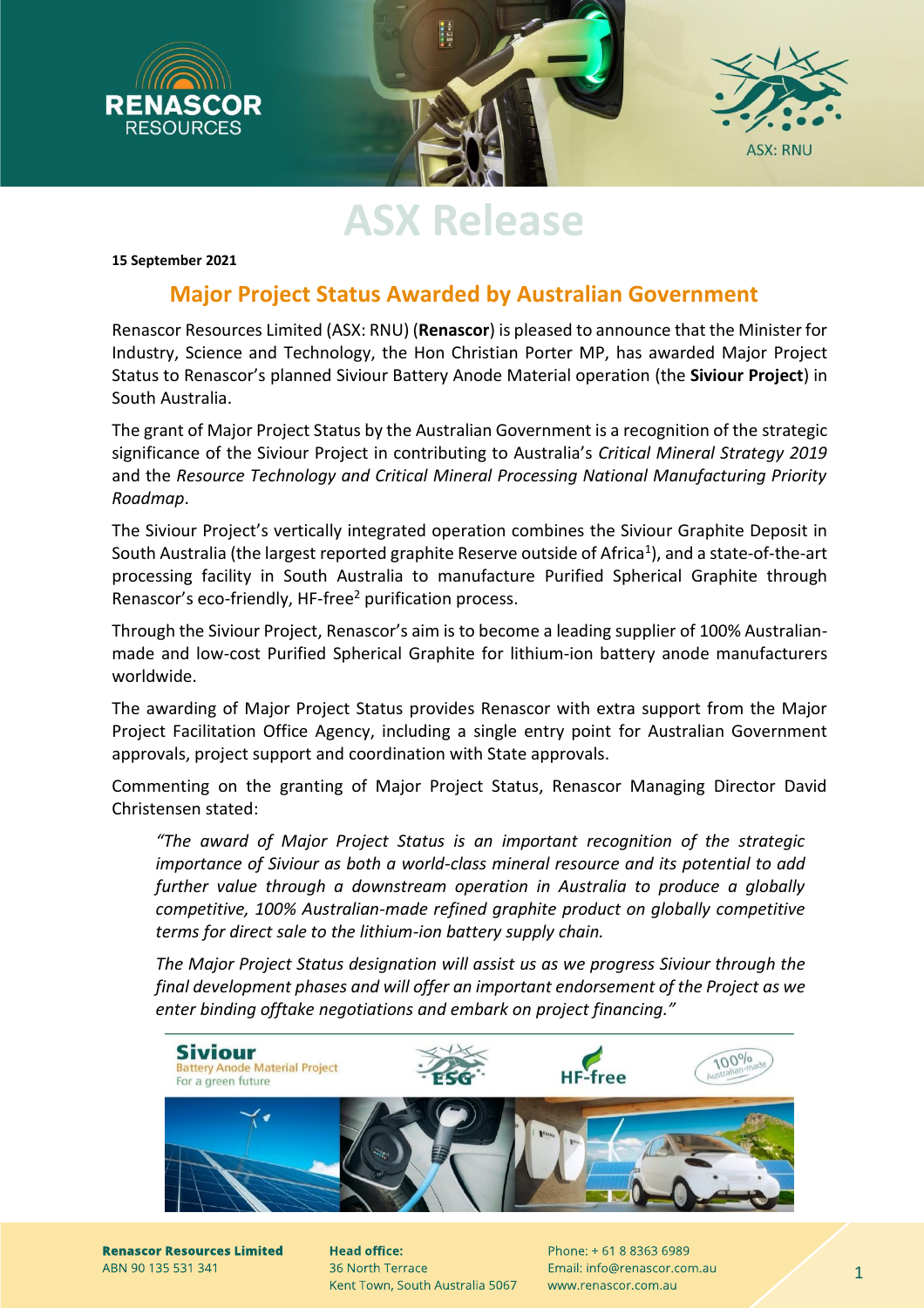The granting of Major Project Status was announced in a statement by Minister for Resources and Water, the Hon Keith Pitt MP. A copy of the media release is attached and also available at: [https://www.minister.industry.gov.au/ministers/pitt/media-releases/south-australian](https://www.minister.industry.gov.au/ministers/pitt/media-releases/south-australian-battery-mineral-project-receives-major-project-status)[battery-mineral-project-receives-major-project-status.](https://www.minister.industry.gov.au/ministers/pitt/media-releases/south-australian-battery-mineral-project-receives-major-project-status)

#### **About Renascor**

Renascor is committed to powering the clean energy transition through the development, in Australia, of a vertically integrated graphite mine and manufacturing operation to produce sustainable and ethically-sourced battery anode material for the lithium-ion battery market.

Renascor's operation will combine:

- The Siviour Graphite Deposit in South Australia, the largest reported graphite Reserve outside of Africa<sup>3</sup>, and
- A state-of-the-art processing facility in South Australia to manufacture purified spherical graphite through Renascor's eco-friendly purification process.



**Figure 1: Renascor's vertically integrated Mine and Concentrator and Downstream PSG production facility within the Electric Vehicle supply chain**

This ASX announcement has been approved by Renascor's Board of Directors and authorised for release by Renascor's Managing Director David Christensen.

#### **For further information, please contact:**

**David Christensen** Managing Director +61 8 8363 6989 [info@renascor.com.au](mailto:info@renascor.com.au)

<sup>1</sup> See Renascor ASX release dated 21 July 2020.

<sup>3</sup> See Renascor ASX release dated 21 July 2020.



<sup>&</sup>lt;sup>2</sup> Hydrofluoric acid-free. Renascor has developed a purification process that avoids the use of hydrofluoric acid, which is generally used in Chinese PSG operations. Renascor's HF-free method uses less environmentally harmful reagents to purify Siviour graphite for use in lithium-ion battery anodes. See Renascor ASX releases dated 1 July 2021, 28 May 2021, 14 July 2020, 30 September 2019, 12 August 2019 and 21 February 2019.